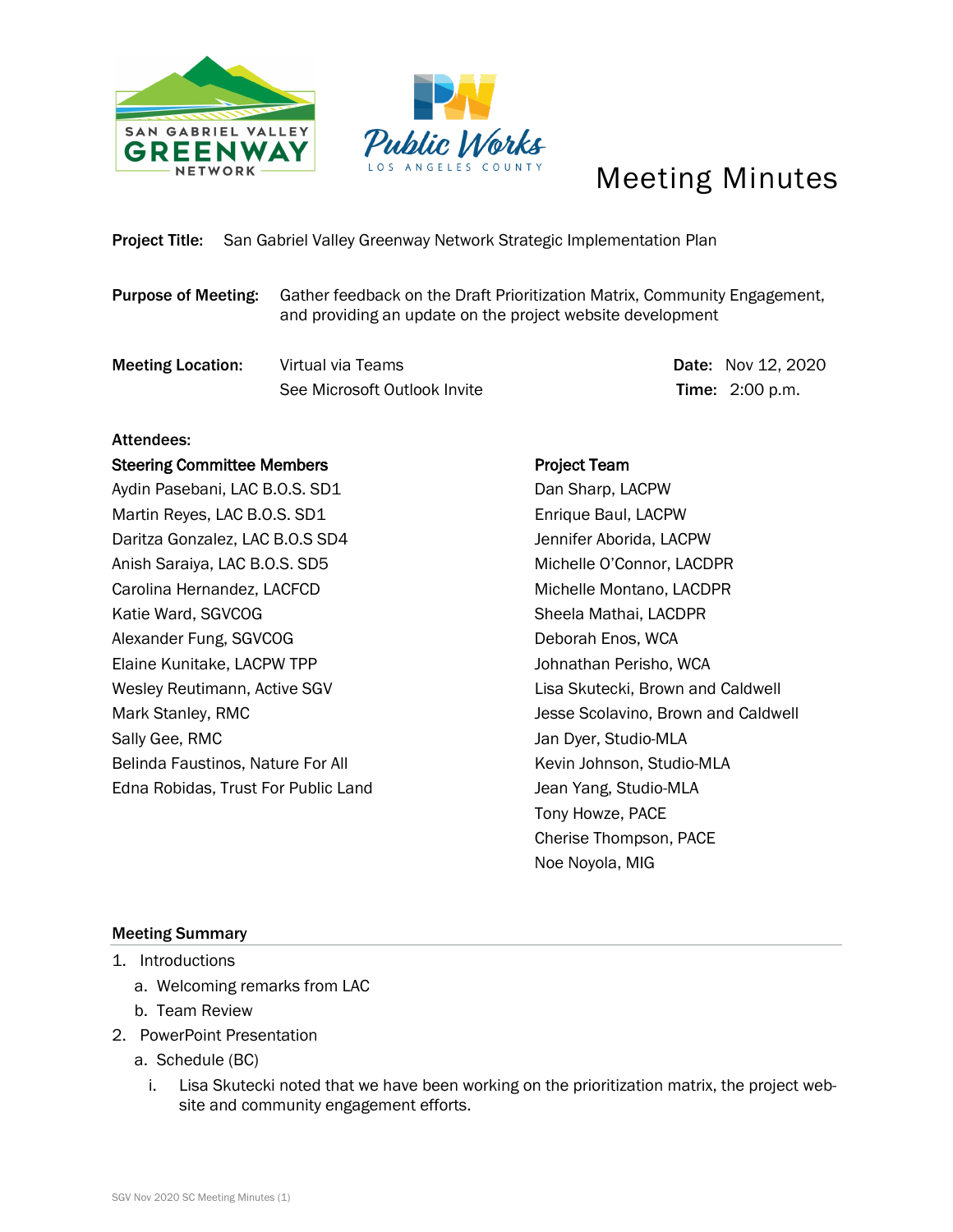- b. Prioritization Matrix (Studio-MLA)
	- i. <https://arcg.is/1rfT5W>
- ii. Kevin Johnson reviewed the content presented in the previous SC meeting. The next step is to quantify the channels and score them next to each other. The scores presented today are drafts and input will be needed from the SC members.
- iii. Kevin Johnson noted that the channels are very long but segmenting them can help us understand each channel and opportunities within those channels. Metrics used for analysis and segment creation include ROW width, flood capacity, jurisdictional boundaries.
- iv. Wes Reutimann asked what qualifies as a bikeway?
- v. Kevin Johnson noted that they used Class I and Class IV for this effort.
- vi. Kevin Johnson noted that the numbers in the draft scoring matrix are preliminary and are subject to change. All the scores are relative to each other.
- vii. Belinda Faustinos noted that the lower part of San Jose Creek seems like it would have a higher score due to need in the area. The need in areas like La Puente seems like it should outweigh some of physical and jurisdictional boundary.
- viii. Kevin Johnson noted that the area does rank relatively high, but the score could be weighed down by ROW width possibly, lack of other projects in the area, or jurisdictional boundaries.
- ix. Dan Sharp noted that the weighting will need to be adjusted to accommodate for these issues. There might be opportunity to take out certain factors and see how communities' needs are met without other factors. There may be a need to split the matrix into multiple matrices that can show scores for each channel through subcategories.
- x. Martin Reyes noted that it would be nice to have a separate list of identified "easy wins" in case there is any short deadline funding that may arise.
- xi. Brown and Caldwell will work with LACPW to update and adjust matrix based on feedback from Steering Committee members.
- c. Community Engagement (MIG)
	- i. Noe Noyola introduced the new logo and noted that this logo is only for the planning effort only. This has no bearing for wayfinding and signage. The logo will also include icons, and more icons can be developed and added to the icon library.
- d. Project Website Development (MIG)
	- i. Noe Noyola noted that the website is in development and it is live, but not live to the public yet.
- ii. Noe Noyola noted that the next steps for outreach will include stakeholder interviews with Board of Supervisors, cities, and agencies, as well as community-based organizations.
- iii. Enrique Baul noted that community engagement is extremely important, and LAC will be working with WCA to continue the community engagement effort. WCA will be working alongside the consulting team on this effort.
- iv. Noe Noyola noted that after the stakeholder interviews, the next step would be a kickoff with the public in terms of workshops. This effort is currently planned for early 2021.
- v. Belinda Faustinos noted that another community-based organization that should be included is API Forward Movement, Kyle Tsukahira. Happy to facilitate connection to him, Claire at Amigos.